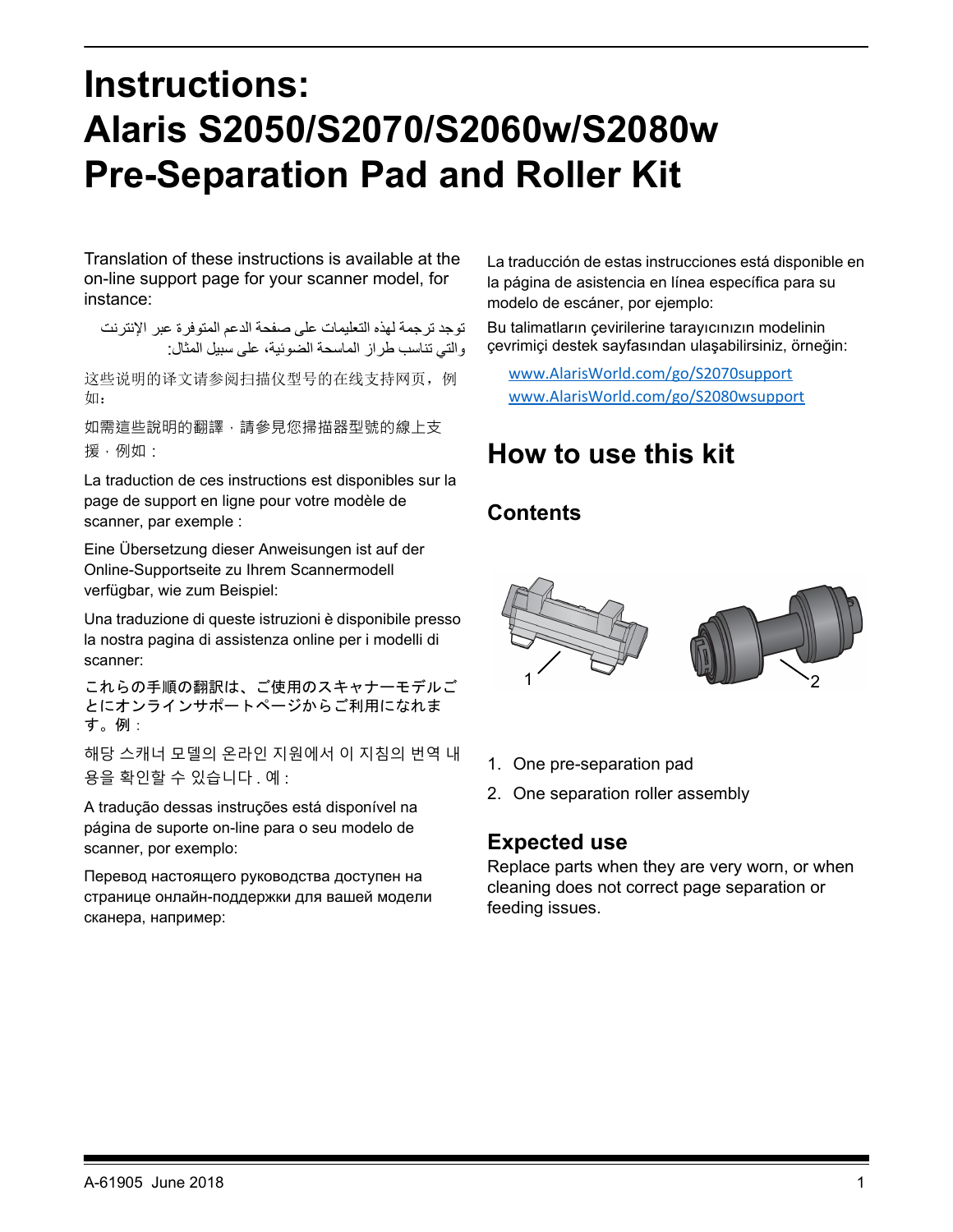## **Before replacing any part**

- 1. Before replacing a part, disconnect the electrical power.
- 2. Pull the scanner cover release lever to release and open the scanner cover.



#### **Replacing the separation roller assembly**

- 1. Open the scanner cover.
- 2. Remove the pre-separation pad by grasping it and pulling it straight out.



3. Grasp the separation roller and pull it straight

out. Discard it.

4. Install the new separation roller by aligning the tab with the slot and snapping it into position.



5. Re-install the pre-separation pad (or install a new one) by aligning the slots with the holes on the pre-separation pad and snapping it into place.



6. Close the scanner cover.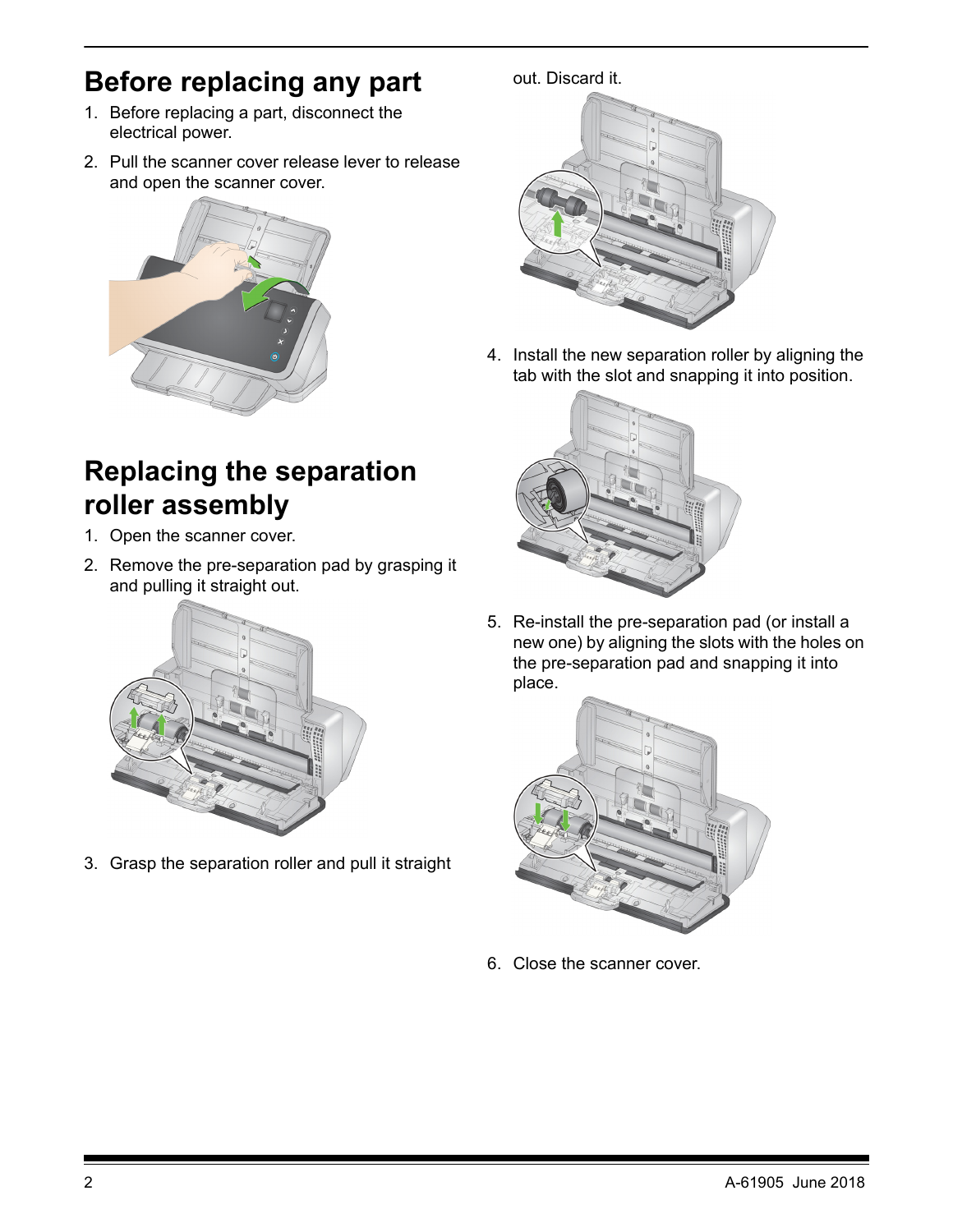### **Replacing the preseparation pad**

1. Remove the pre-separation pad by grasping it and pulling it out of position.



- 2. Discard the worn pre-separation pad.
- 3. Install the new pre-separation pad by aligning the slots with the holes on the pre-separation pad and snapping it into place.



## **When you have replaced a part**

- 1. Close the scanner cover.
- 2. Plug the scanner in and turn the power on.
- 3. Clean:
	- Imaging path
	- Transport rollers
	- Any parts you did not replace

(Refer to chapter 4 Maintenance in the *Alaris S2000/S2000w Scanners: User's Guide* for cleaning procedures.)

4. Choose Maintenance at the scanner screen. Then go to the **Meters** display. Choose

**Reset C** for *Clean*.

- 5. If you replace the roller assemblies and the separation pad, at the **Meters** display you should also choose **Reset C** for the *Feed kit*.
- 6. Wash your hands with soap and water after replacing any parts.